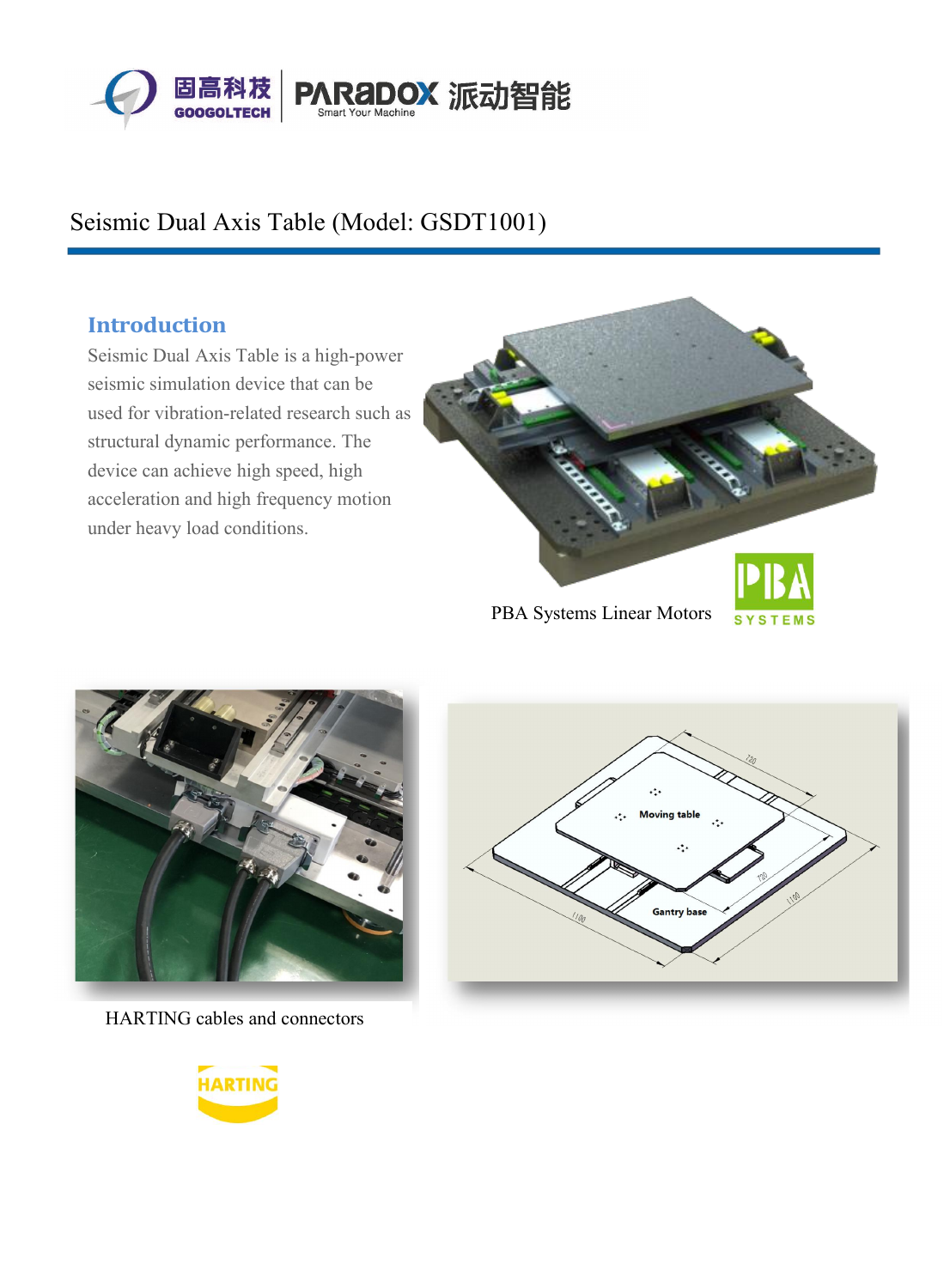

### **System Characteristics**

- XY dual-axis motion, where X-axis is a dual linear motor in parallel
- **•** Easy maintenance
- High motion accuracy and low noise
- Ample mounting holes for users to integrate other devices
- Compatible with MATLAB® / Simulink®
- With origin, positive and negative limit signals, strong mechanical safety hard limit

#### **Control Principle**

The seismic simulation dual-axis shaking table experimental system is driven by three linear motors, of which the X-axis is driven in parallel by the dual-linear motors and the Y-axis is driven by the single linear motor. Each linear motor drive shaft is equipped with a high-precision encoder as a position feedback element, providing high-precision speed and position information.



System Operation Interface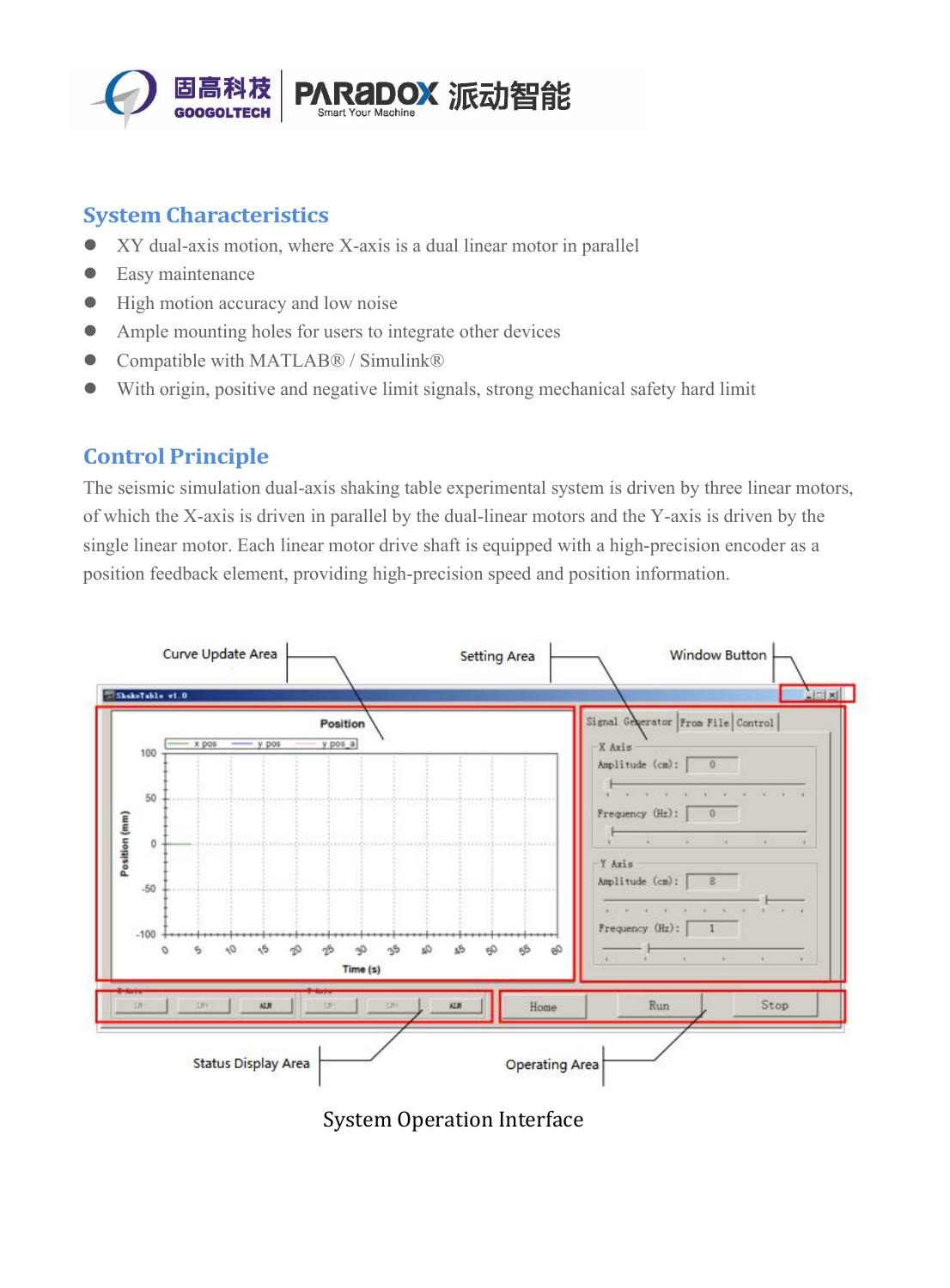

## **Experimental Contents**

- Linear motor closed-loop control
- $\bullet$  High-precision motion platform interpolation motion
- Frequency response test
- Uni-axial seismic wave influence experiment
- Experiment of bi-axial seismic wave influence

| Items                       | Specifications      | Values                         |
|-----------------------------|---------------------|--------------------------------|
| The motor of $X axis(X2)$   | Type                | 3 phase brushless linear motor |
|                             | <b>Stoke</b>        | 240mm                          |
|                             | Peak force          | 3171N                          |
|                             | Continuous force    | 906N                           |
|                             | <b>Rating Power</b> | 377.9 watts                    |
|                             | Maximum power       | 6045.8 watts                   |
|                             | Continuous current  | 3.2A                           |
|                             | Peak current        | 11.2A                          |
| The motor of Y axis         | Type                | 3 phase brushless linear motor |
|                             | <b>Stoke</b>        | $240$ mm                       |
|                             | Peak force          | 3171N                          |
|                             | Continuous force    | 906N                           |
|                             | <b>Rating Power</b> | 377.9 watts                    |
|                             | Maximum power       | 6045.8 watts                   |
|                             | Continuous current  | 3.2A                           |
|                             | Peak current        | 11.2A                          |
| The encoder of X and Y axis | Scale type          | Stainless steel band           |
|                             | Accuracy class      | $\pm 5$ um                     |
|                             | Resolution          | 1um                            |
|                             | Signal type         | <b>TTL</b>                     |
| The motor drive of X and Y  | Continuous current  | 6A                             |
| axis                        | Peak current        | 18A                            |
|                             | Input power         | 3 Phase power voltage 220L-    |
|                             |                     | $L+10\%~15\%~50/60Hz$          |